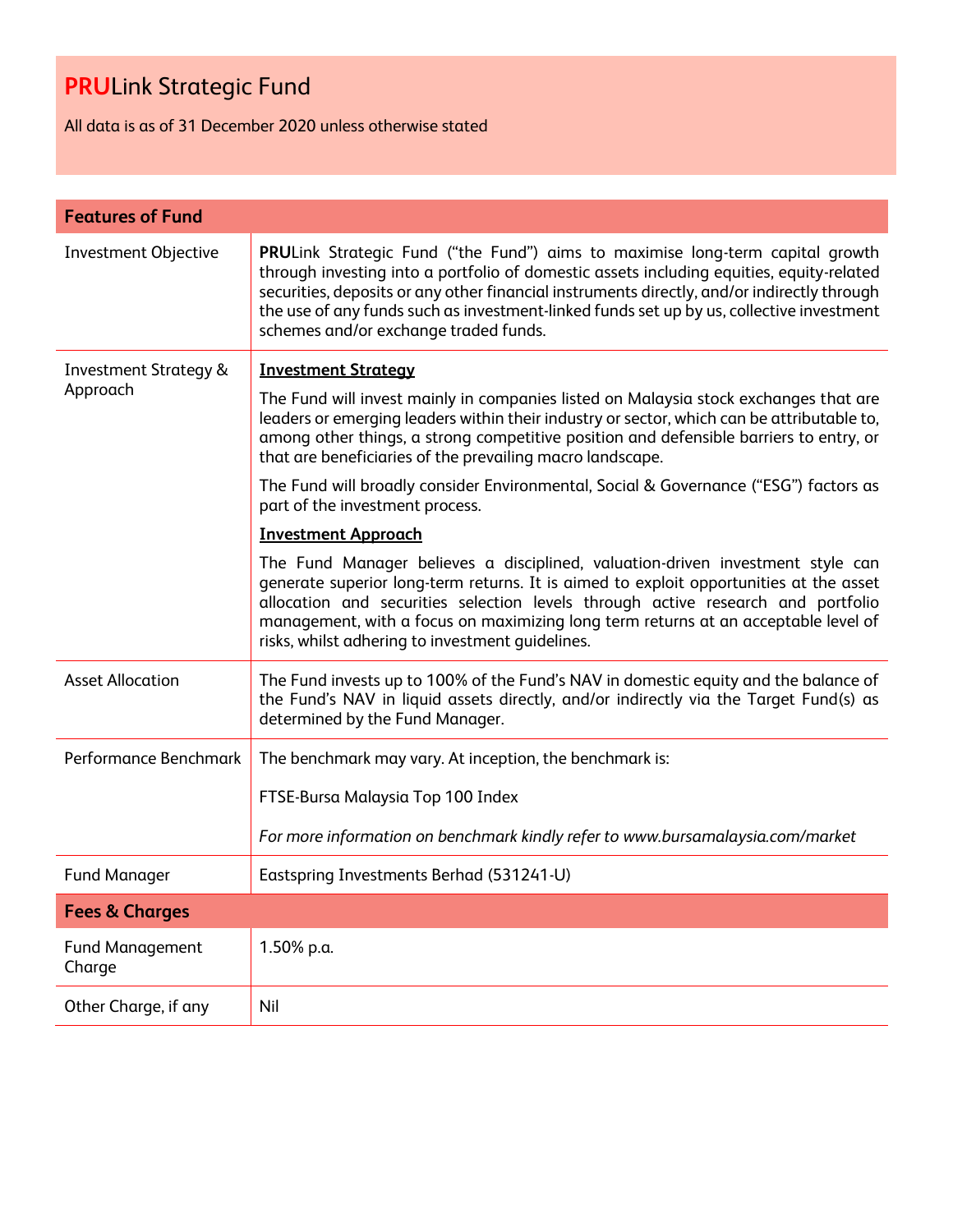All data is as of 31 December 2020 unless otherwise stated

# **Fund Performance**



# **PRU**Link Strategic Fund Vs. FTSE-Bursa Malaysia Top 100 Index

**Notice: The graphs are included for illustrative purposes only. Past performance of The Fund is not an indication of its future performance.**

| Year                                                                                               | <b>Actual Performance</b><br><b>PRULink Strategic Fund</b> | <b>Benchmark</b><br>100% FTSE-Bursa Malaysia Top 100 Index |
|----------------------------------------------------------------------------------------------------|------------------------------------------------------------|------------------------------------------------------------|
| 2020                                                                                               | $0.71\%$ <sup>*</sup>                                      | $3.61\%$ <sup>*</sup>                                      |
| Fund Performance is from fund launch date until year end of the same year (non-annualised return). |                                                            |                                                            |

*Sources: Lipper IM and Bloomberg, 31 December 2020*

**Notice: Past performance is not an indication of its future performance. This is strictly the performance of the investment / underlying funds, and not the returns earned on the actual premiums paid of the investment-linked insurance product.**

Basis of calculation of past performance:

$$
= \left(\frac{\text{Net Asset Value at the end of Year n}}{\text{Net Asset Value at the end of Year n} - 1}\right)\%
$$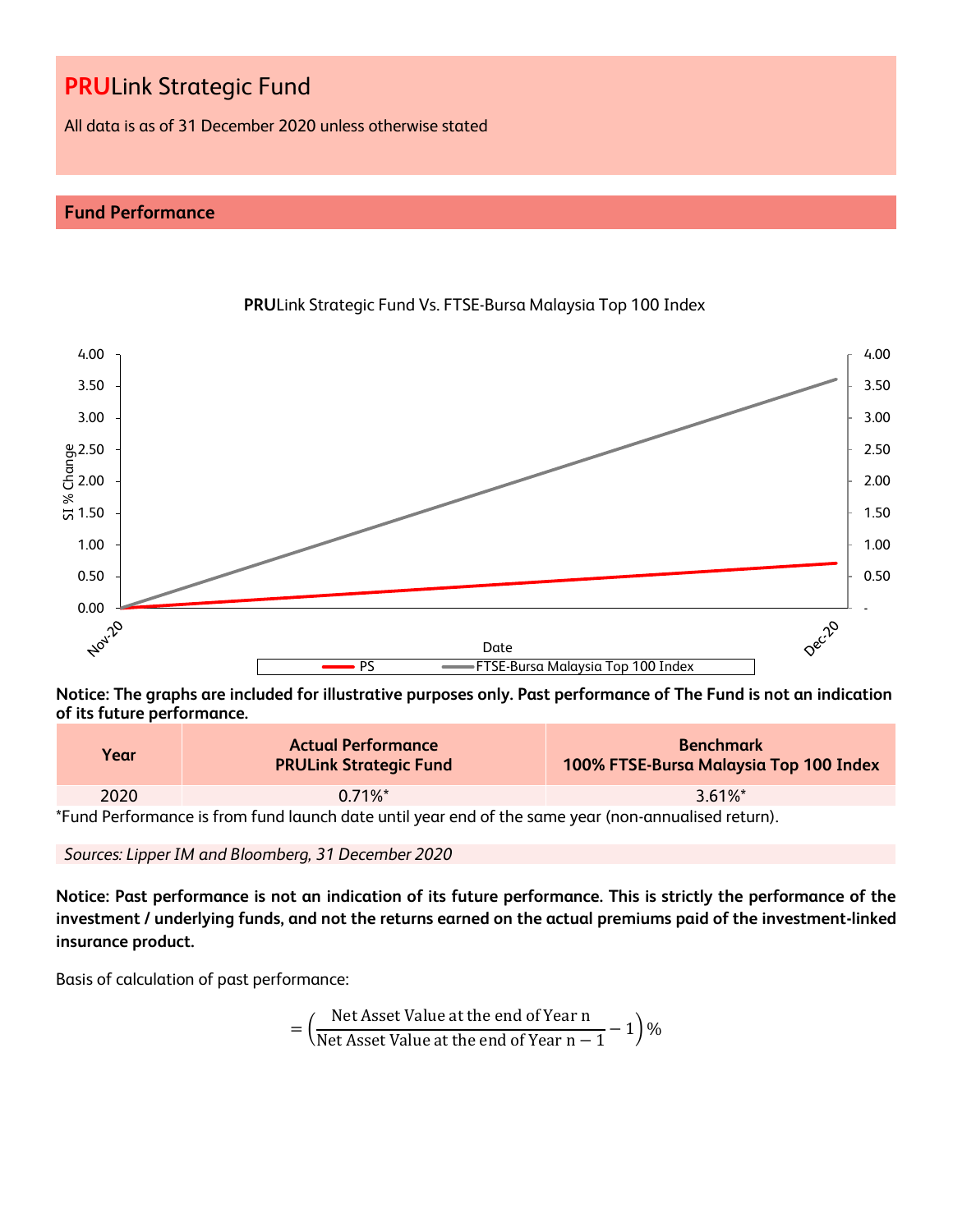All data is as of 31 December 2020 unless otherwise stated

# **Investment Risks for PRULink Strategic Fund**

The Fund is subjected to investment risks including the possible loss of the principal amount invested. The value of the units may fall as well as rise. In addition, the Fund is subjected to specific risk including and not limiting to:

# **General Risks when Investing in the Fund**

#### **Market Risk**

Market risk refers to potential losses that may arise from adverse changes in the market conditions. Market conditions are generally, affected by, amongst others, economic and political stability. If the market which the Fund invests in suffers a downturn or instability due to adverse economic or political conditions, this may adversely impact the market prices of the investments of the Fund.

#### **Liquidity Risk**

Liquidity risk refers to two scenarios. The first scenario is where an investment cannot be sold due to unavailability of a buyer for that investment. The second scenario is where the investment is thinly traded. Should the investments in the Target Fund(s) be thinly traded, this may cause the Fund to dispose the investment at an unfavorable price in the market and may adversely affect investor's investment. This risk may be mitigated through stringent security selection process.

# **Inflation Risk**

This refers to the likelihood that an investor's investments do not keep pace with inflation, thus, resulting in the investor's decreasing purchasing power even though the investment in monetary terms may have increased.

# **Interest Rate Risk**

Interest rate risk is a general risk affecting conventional funds. This is so even though conventional funds only invest in investments that are in accordance with the mandate. The reason for this is because a high level of interest rates will inevitably affect corporate profits and this will have an impact on the value of both equity and debt securities. This risk is crucial in a bond fund since a bond portfolio management depends on forecasting interest rate movements. Prices of bonds move inversely to interest rate movements therefore as interest rates rise, the prices of bond decrease and vice versa. Furthermore, bonds with longer maturity and lower profit rates are more susceptible to interest rate movements.

#### **Risk of Non-Compliance**

This risk arises from non-compliance with laws, rules and regulations, prescribed practices and the management company's internal policies and procedures, for example, due to oversight by the management company. Such noncompliance may force the management company to sell down securities of the Fund at a loss to rectify the noncompliance and in turn may adversely affect the value of investors' investment in the Fund. To mitigate this risk, the Fund Manager has put in place internal controls to ensure its continuous compliance with laws, rules and regulations, prescribed practices and the Fund Manager's internal policies and procedures.

# **Concentration Risk**

This is the risk of a fund focusing a greater portion of its assets in a smaller selection of investments. The fall in price of a particular equity and / or fixed income investment will have a greater impact on the funds and thus greater losses. This risk may be minimized by the manager conducting even more rigorous fundamental analysis before investing in each security.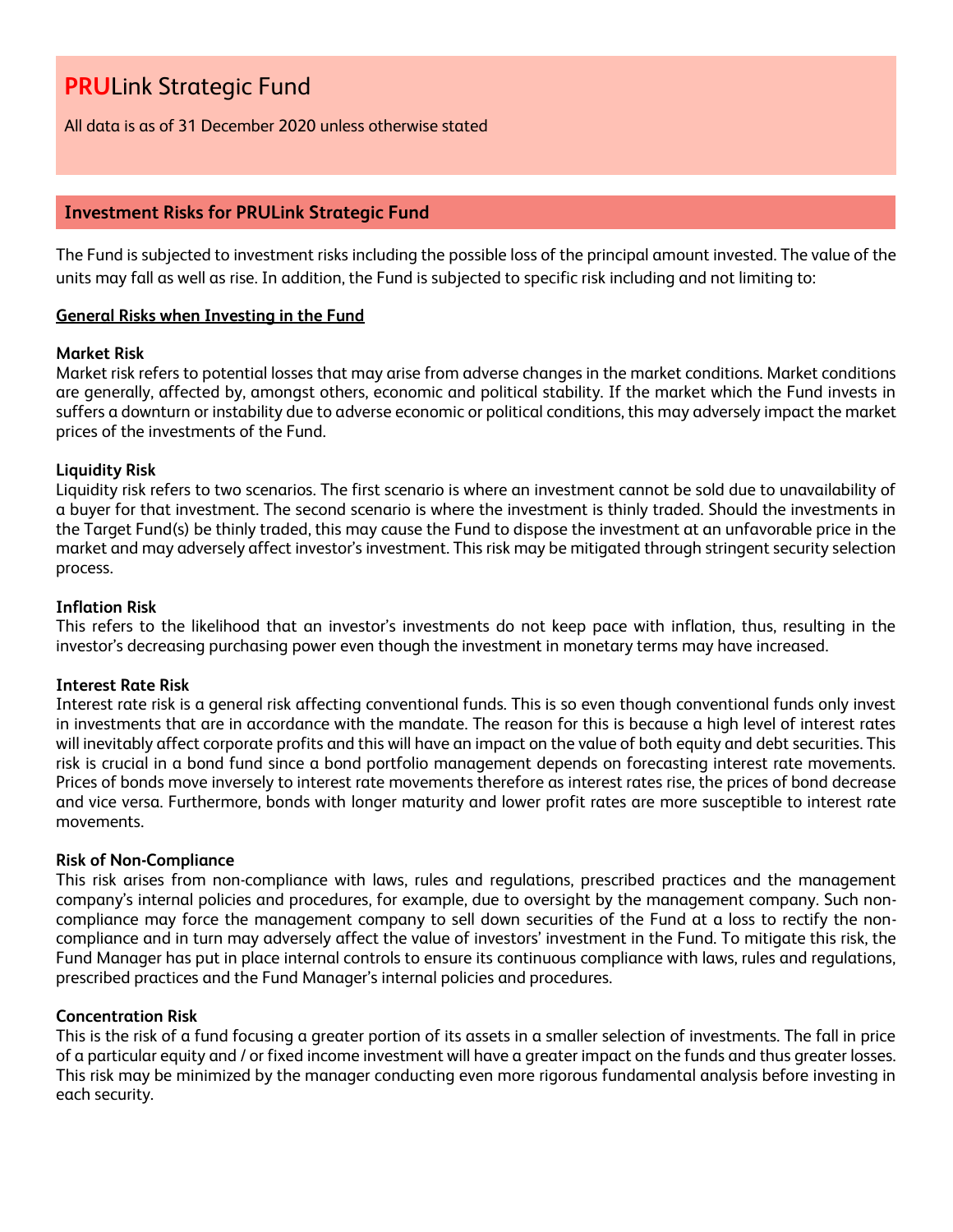All data is as of 31 December 2020 unless otherwise stated

### **Management Company Risk**

The performance of the Fund depends on the experience, expertise and knowledge of the management company. Should there be lack of any of the above qualities by the management company, it may adversely affect the performance of the Fund.

### **Stock / Issuer Risk**

This risk refers to the individual risk of the respective companies issuing the securities. Specific risk includes, but is not limited to changes in consumer tastes and demand, legal suits, competitive operating environments, changing industry conditions and management omissions and errors. However, this risk is minimized through investing in a wide range of companies in different sectors and thus function independently from one another.

#### **Country Risk**

This risk refers to changes and developments in regulations, politics and the economy of the country. The investments may be affected by uncertainties in the investing country such as domestic political developments, restrictions on foreign investment and currency repatriation, changes in governmental policies, changes in taxation and other developments in the laws and regulations. In addition, the reduced availability of public information, the legal infrastructure and the lack of uniform accounting, auditing and financial reporting standards or other regulatory practices and requirements may reduce the degree of investor protection afforded. Some of the securities may also be subjected to government taxes or incur higher custodian expenses which may reduce the yield on such securities.

#### **Portfolio Risk**

The Fund is intended for investors who can accept the risks associated with investing primarily in the securities of the type held in the Fund. Investments in equities will be subject to the risks associated with equity and equity-related securities, including fluctuations in market prices, adverse issuer or market information and the fact that equity and equity-related interests are subordinate in the right of payment to other corporate securities, including debt securities. Likewise, investments in fixed income securities will be subjected to the risks associated with debt securities including credit and interest rate risk, and the additional risks associated with high-yield debt securities, loan participations and derivative securities. In addition, investors should be aware of the risks associated with the active management techniques that are expected to be employed by the Fund.

*The above should not be considered to be an exhausted list of the risks which potential policyholders should consider before investing in the Fund. Potential policyholders should be aware that an investment in the Fund may be exposed to other risks of exceptional nature from time to time.*

# **Risk Management**

#### **Forecasting Risk**

Potential risks are taken into consideration in the process of sector allocation and stock selection based on analysis on various key factors such as economic conditions, liquidity, qualitative and quantitative aspects of the securities.

#### **System Control**

Risk parameters are set internally for each fund, depending on client's risk profile. These risk parameters include limits of issuer bet, group issuer, sector rating and issue size of the securities held in the portfolio.

A front-end office system is in place to monitor portfolio risks, serving as an auto filter for any limitations or breaches.